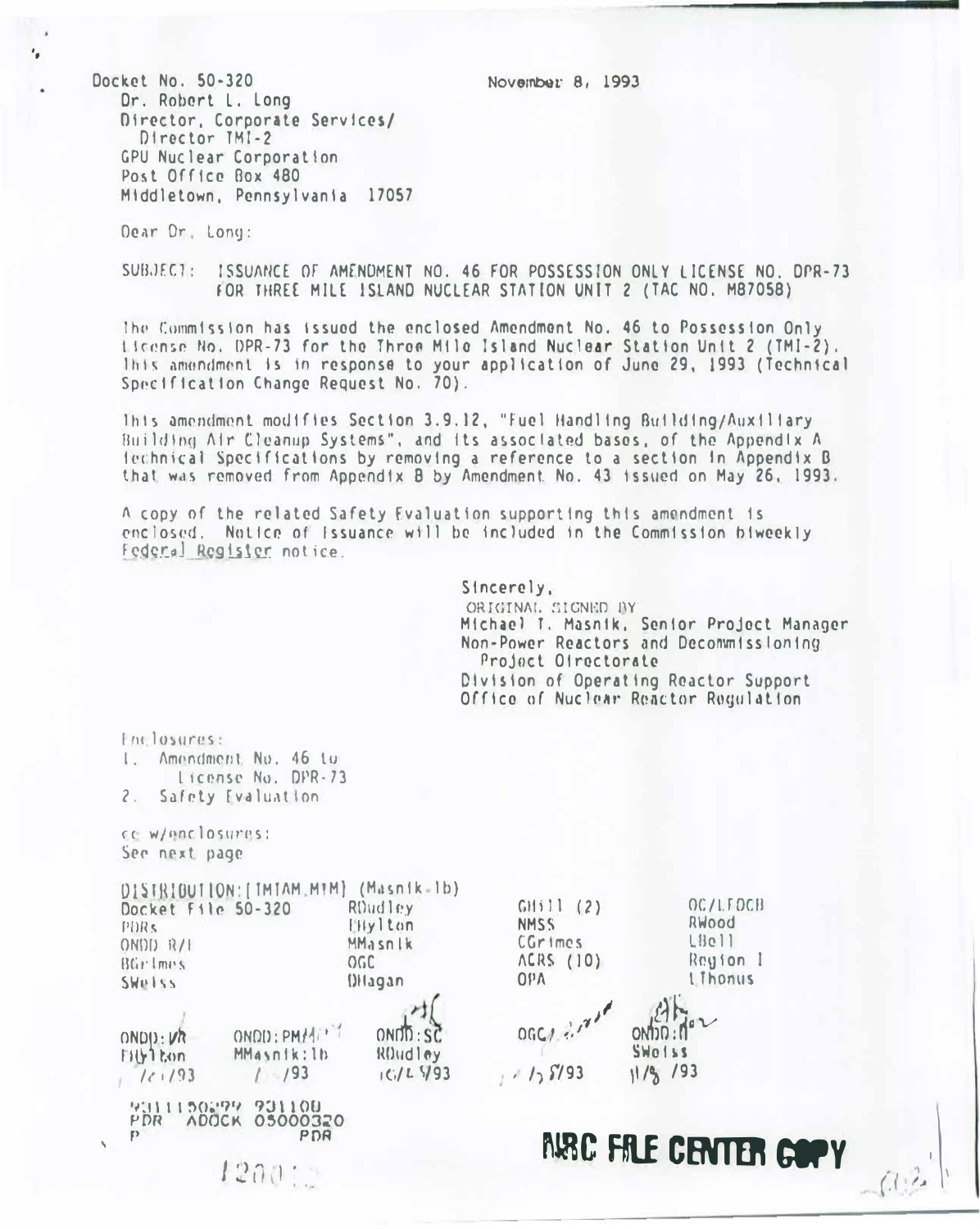

#### UNITED STATES NUCLEAR REGULATORY COMMISSION WASHINGTON, D.C. 20446-0001

November 8, 1993

Docket No. 50-320

Or. Robert L. Long Oiroctor, Corporate Services/ Director TMI-2 GPU Nuclear Corporation Post Office Box 480 Middletown, Pennsylvania 17057

Dear Or. Long:

SUBJECT: ISSUANCE OF AMENDMENT NO. 46 FOR POSSESSION ONLY LICENSE NO. DPR-73 FOR THREE MILE ISLAND NUCLEAR STATION UNIT 2 (TAC NO. M87058)

The Commission has issued the enclosed Amendment No. 46 to Possession Only License No. CPR-73 for the Three Mile Island Nuclear Station Unit 2 (TMI-2). This amendment is in response to your application of June 29. 1993 (Technical Specification Change Request No. 70).

This amendment modifies Section 3.9.12, "Fuel Handling Building/Auxiliary" Building Air Cleanup Systems", and its associated bases, of the Appendix A Technical Specifications by removing a reference to a section in Appondix B That was removed from Appendix B by Amendment No. 43 issued on May 26, 1993.

A copy of the related Safety Evaluation supporting this amendment is enclosed. Notice of Issuance will be included in the Commission biweekly Federal Register notico.

Sincerely.

Michael T. Masnik, Senior Project Manager Non-Power Reactors and Decommissioning Project Directorate Oivision of Operating Reactor Support Office of Nuclear Reactor Regulation

Inclosures: 1. Amendment No. 46 to License No. DPR-73

2. Safoty Evaluation

cc w/enclosures: Son next pago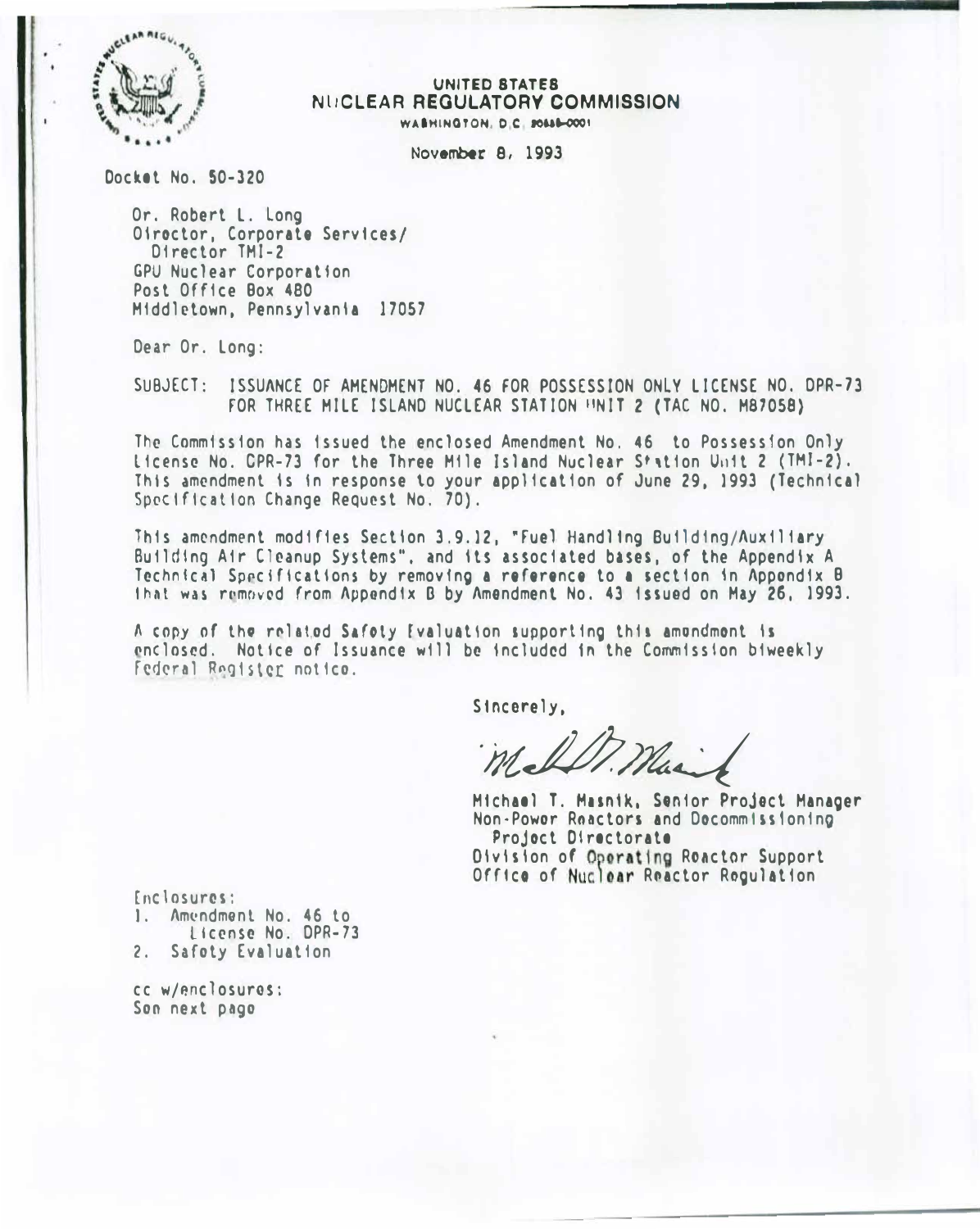Dr. R. L. Long GPU Nuclear Corporation Unit No. 2

#### $CC:$

Regional Administrator, Region I U.S. Nuclear Regulatory Commission 475 Allendale Road King of Prussia, Pennsylvania 19406

Dr. Judith H. Johnsrud Environmental Coalition on Nuclear Power 433 Orlando Avenue State College, Pennsylvania 16801

Ernest L. Blake, Jr., Esq. Shaw, Pittman, Potts, and Trowbridge<br>2300 N Street, N.W. Washington, D.C. 20037

Secretary U.S. Nuclear Regulatory Commission Washington, D.C. 20555

Mr. Russell Schaeffer, Chairperson Dauphin County Board of Commissioners Dauphin County Courthouse Front and Market Streets Harrisburg, Pennsylvania 17120

William Dornsife, Acting Director Bureau of Radiation Protection Department of Environmental Resources P. O. Box 2063 Harrisburg, Pennsylvania 17120

Mr. Ad Crable Lancaster New Era **8 West King Street** Lancaster, Pennsylvania 17601

Ms. Michelo G. Evans Sonior Resident Inspector (TMI-1) U.S. Nuclear Regulatory Commission P. O. Box 311 Middletown, Pennsylvania 17057

Mr. Eric Epstein 2308 Brandywine Drive Harrisburg, Pennsylvania 17110 Three Mile Island Nuclear Station Docket No. 50-320

Mr. Robert Rogan GPU Nuclear Corporation P. O. Box 450 Middletown, Pennsylvania 17057

Mr. David J. McGoff Office of LWR Safety and Technology  $NE-23$ U.S. Department of Energy Washington, D.C. 20545

Mr. Wythe Keever The Patriot 812 Market Street Harrisburg, Pennsylvania 17105

Mr. Robert B. Borsum **B & W Nuclear Technologies** Suite 525 1700 Rockville Pike Rockville, Maryland 20852

Mr. Marvin I. Lewis 7801 Roosevelt Blvd. #62 Philadelphia, Pennsylvania 19152

Mr. Jane Lee 183 Valley Road Etters, Pennsylvania 17319

Mr. Walter W. Cohen, Consumer Advocate Department of Justice Strawberry Square, 14th Floor Harrisburg, Pennsylvania 17127

U.S. Environmental Prot. Agency Region III Office ATTN: EIS Coordinator 841 Chestnut Street Philadelphia, Pennsylvania 19107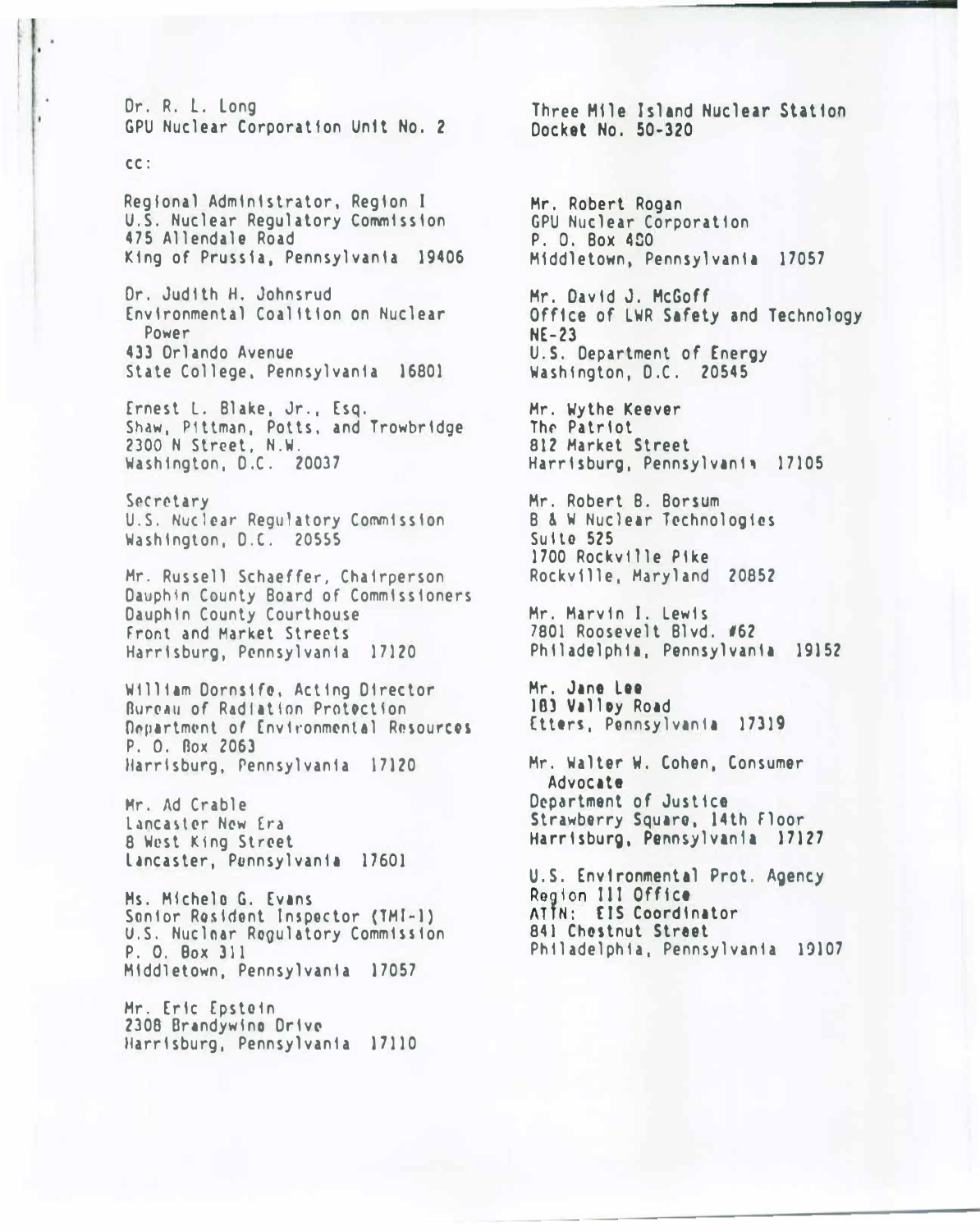

#### UNITED STATES NlJCLEAR REGULATORY COMMISSION WASHINGTON, D.C. 20555-0001

## GPU NUCLEAR CORPORATION

### DOCKET NO. 50-320

### THREE MILE ISLAND NUCLEAR STATION. UNIT NO. 2

### POSSESSION ONLY LICENSE

Amendment No. 46 License No. OPR-73

1. The U.S. Nuclear Regulatory Commission (the Commission) nas found that:

- A. The application for amendment filed by GPU Nuclear Corporation (the licensee) dated June 29, 1993, complies with the standards and requirements of the Atomic Energy Act of 1954, as amended (the Act), and the regulations of the Commission as set forth in 10 CFR Chapter I;
- B. The facility will be maintained in conformity with the application, the provisions of the Act, and the rules and regulations of the Commission;
- C. There is reasonable assurance (i) that the activities authorized by this amendment can be conducted without endangering the health and safety of the public, and {ii) that �uch activities will be conducted in compliance with the regulations of the Commission;
- 0 The issuance of this amendment will not be inimical to the common defense and security or to the health and safety of the public; and
- E. The issuance of this amendment is in accordance with 10 CFR Part 51 oi the regulations ot the Commission and all applicable requirements have been satisfied.
- 2. Accordingly, the license is amended by changes to the Technical Specifications as indicated in the attachment to this license amendment, and paragraph 2.C(l) of Possession Only License No. DPR-73 is hereby amended to read as follows:

9311150300 931108 POR AOOCK 05000320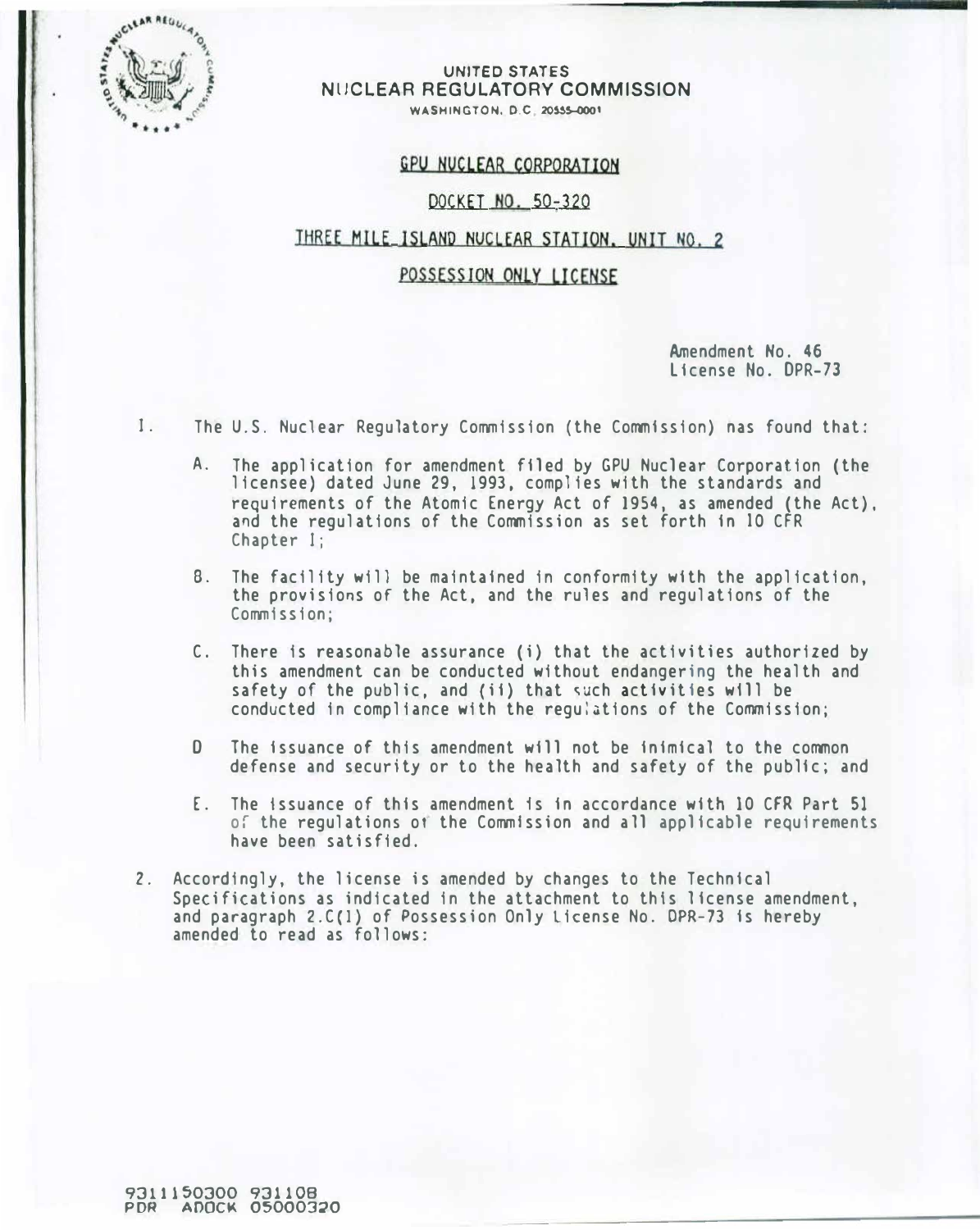# (1) Technical Specifications

The Technical Specifications contained 1n Appendices A and 8, as revised through Amendment No. 46, are hereby incorporated into this license. The licensee shall maintain the facility in accordance with the Technical Specifications and all Commission Orders issued subsequent to the date of the possession only license.

3. This license amendment is effective as of the date of issuance.

FOR THE NUCLEAR REGULATORY COMMISSION

R.F. Sudly, Jo, for

Seymour H. Weiss, Director Non-Power Reactors and Decommissioning Project Directorate Division of Operating Reactor Support Office of Nuclear Reactor Regulation

Enclosure: Changes to the Technical Specifications

Date of Issuance: November 8, 1993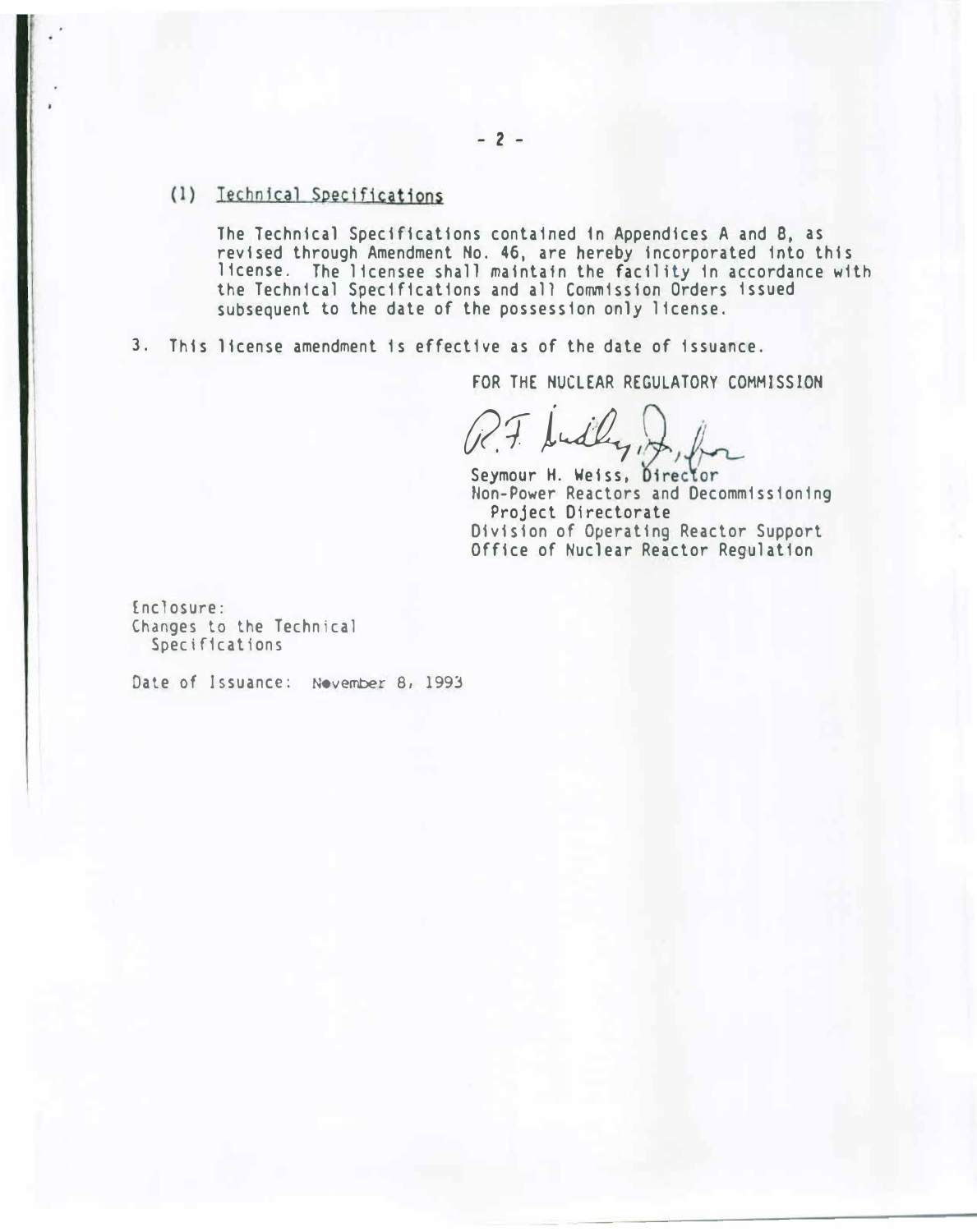# ENCLOSURE TO LICENSE AMENDMENT NO. 46

# POSSESSION ONLY LICENSE NO. DPR-73

# DOCKET NO 50-320

Replace the following pages of the Appendix A Technical Specifications with the attached pages. The revised pages are identified by amendment number and contain vertical lines indicating the area cf change.

| Remove      | Insert      |
|-------------|-------------|
| $3.9 - 2$   | $3.9 - 2$   |
| $3.9 - 3$   | $3.9 - 3$   |
| $B$ 3/4.9-1 | $B$ 3/4.9-1 |

---------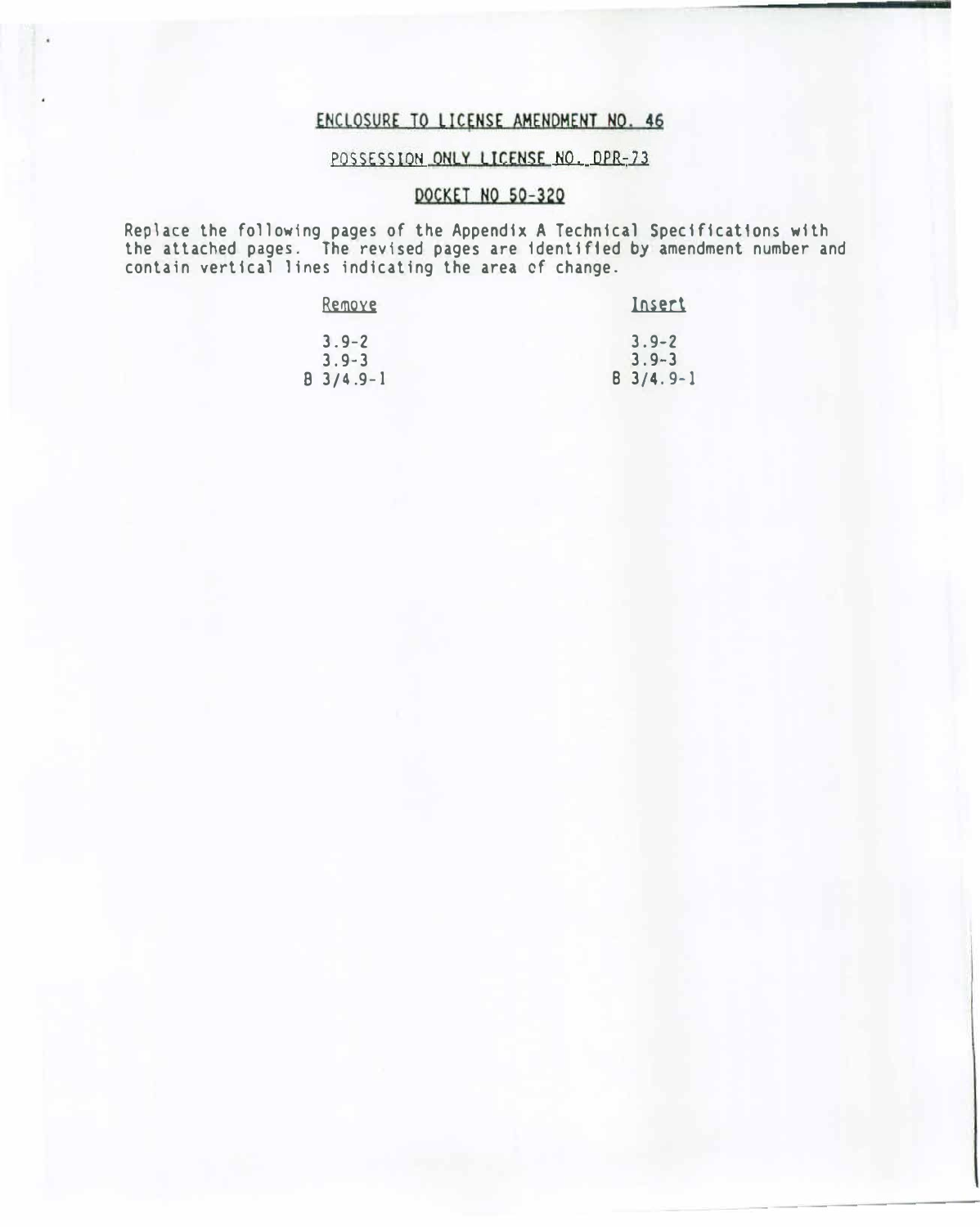# LIMJTING CONDITIONS FOR OPERATION

b. With no Fuel Transfer Canal (deep end) water level instruments OPERABLE, terminate all activities involving any Canister containing core material in or over the Fuel Transfer Canal (deep end) and/or all activities involving the plenum assembly and all operations involving changes 1n the Fuel Transfer Canal (deep end) water inventory and restore one inoperable instrument to OPERABLE status within 24 hours.

### FUEL TRANSFER CANAL (DEEP END) WATER LEVEL

3.9.4 The water level in the Fuel Transfer Canal (deep end) shall be maintained at the level specified in Section 4.9.4 of the Recovery Operations Plan.

APPLICABILITY: MODE 1

ACTION:

a. With the Fuel Transfer Canal (deep end) water level not within the specified band, terminate all activities involving any Canister containing core material in or over the Fuel Transfer Canal (deep end) and/or all activities involving the plenum assembly and restore the water level to within specification within 24 hours.

FUEL HANDLING BUILDING/AUXILIARY BUILDING AIR CLEANUP SYSTEMS

3.9.12. 1 The Fuel Handling Building Air Cleanup Exhaust System shall be OPERABLE with one of the four system air cleanup exhaust fans OPERABLE.

APPLICABILITY: HODES l, 2, and 3

#### ACTION:

With the Fuel Handling Building Air Cleanup Exhaust System inoperable, restore the system to OPERABLE status within 4 hours, or, suspend all operations involving movement of liquid and solid radioactive wastes in the Fuel Handling Building (other than sampling evolutions required by the Technical Specifications or RECOVERY OPERATIONS PLAN), the release of which could exceed 50 percent of the OFFSITE DOSE CALCULATION HPNUAL instantaneous release rate for gaseous effluents, until the system is restored to OPERABLE status.

THREE MILE ISLAND - UNIT 2 3.9-2 AMENDMENT NO. 46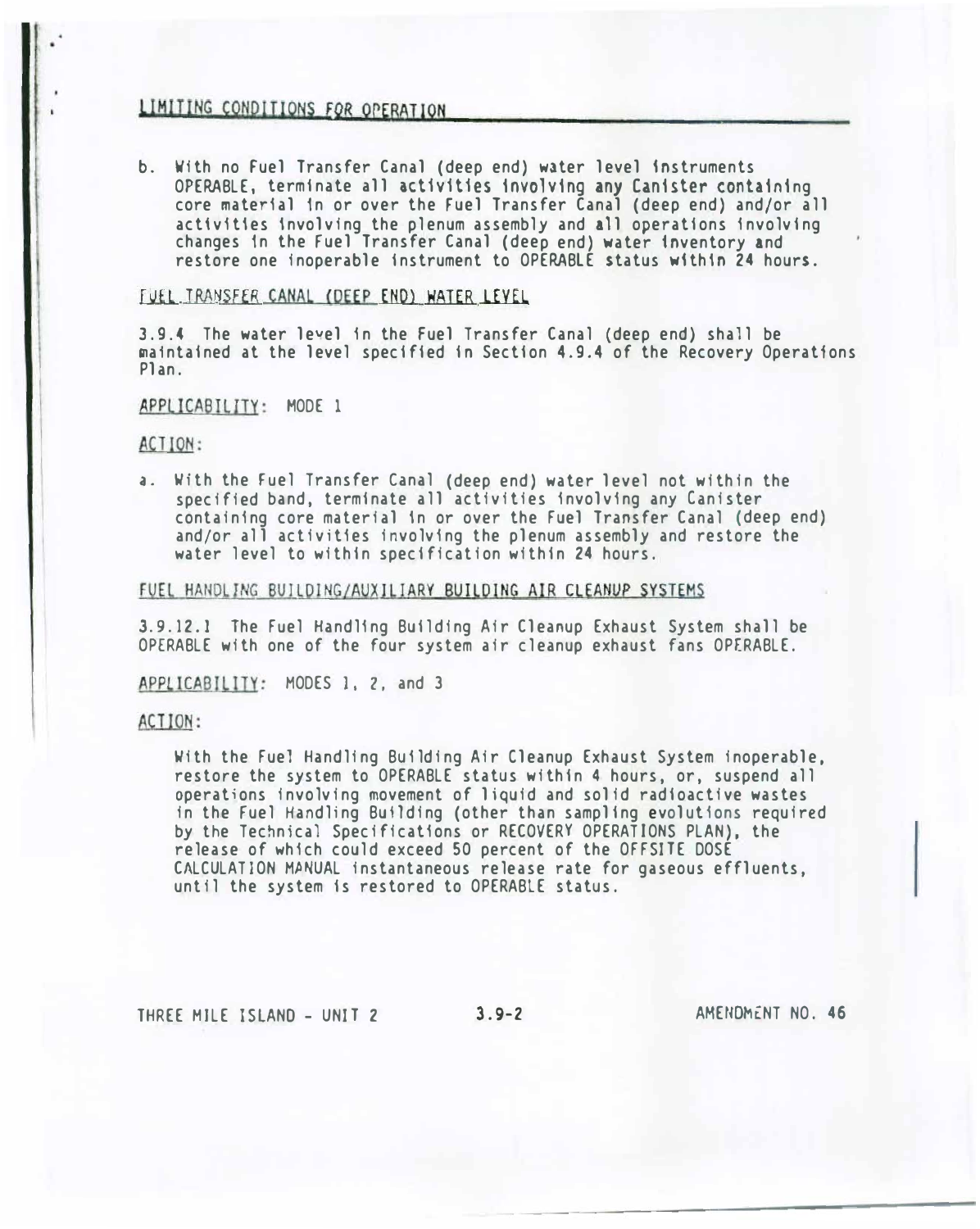### li�ITING CONDITIONS fOR OPERATION

3.9.12.2 The Auxiliary Building Air Cleanup Exhaust System shall be OPERABLE with one of the four system air cleanup exhaust fans OPERABLE.

APPLICABILITY: MODES 1, 2, and 3

### ACTION:

With the Auxiliary Building Air Cleanup Exhaust System inoperable, restore the system to OPERABLE status within 4 hours or, suspend all operations involving movement of liquid or solid radioactive wastes in the Auxiliary Building (other than sampling evolutions required by the Technical Specifications or RECOVERY OPERATIONS PLAN}, the release of which could exceed 50 percent of the OFFSITE DOSE CALCULATION MANUAL instantaneous release rate for gaseous effluents, until the system is restored to OPERABLE status.

#### ACCIDENT GENERATED WATER

3.9.13 ACCIDENT GENERATED WATER shall be disposed of in accordance with NRCapproved procedures.

APPLICABILITY: MODES 1, 2, and 3

ACTION:

None except as provided in Specification 3.0.3.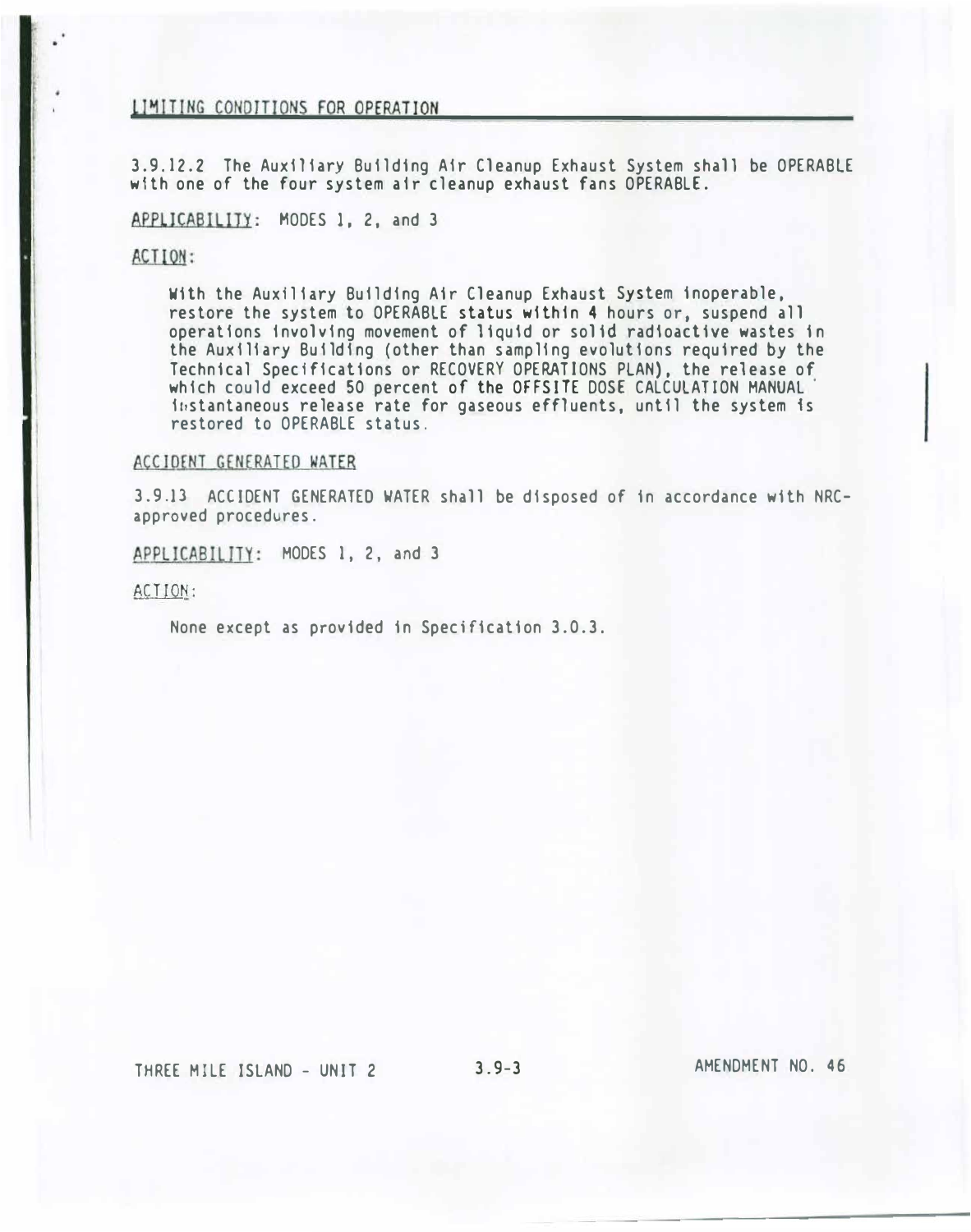# 3/4.9 RADIOACTIVE WASTE STORAGE

#### **BASES**

# 3/4.9.1 SPENT FUEL STORAGE POOL "A" WATER LEVEL MONITORING

Spent Fuel Storage Pool Water "A" Level Monitoring instrumentation has been provided to assure the capability to monitor water level in the Spent Fuel Storage Pool  $A''$ .

# 3/4.9.2 SPENT FUEL STORAGE POOL "A" WATER LEVEL

The water level in the Spent Fuel Storage Pool "A" has been established to limit the dose rate, due to the storage of Canisters, to acceptable levels.

# 3/4.9.3 FUEL TRANSFER CANAL (DEEP END) WATER LEVEL MONITORING

fuel Transfer Canal Water Level Monitoring instrumentation has been provided tr assure the capability to monitor water level in the deep end of the Fuel Transfer Canal.

# 3/4.9.4 FUEL TRANSFER CANAL COEEP END} WATER LEVEL

The water level in the Fuel Transfer Canal (deep end) has been established to limit the dose rate, due to the storage of the plenum assemble and Canisters, to acceptable levels.

### 3/4.9.12 FUEL HANDLING BUILDING/AUXILIARY BUILDING AIR CLEANUP SYSTEMS

The requirement for the Fuel Handling Building/Auxiliary Building Air Cleanup System to be operating or OPERABLE ensures that radioactive material released to these buildings will be filtered through the HEPA filters prior to release to the atmosphere. In the event the systems are not restored to OPERABLE status within 4 hours, the Technical Specifications require the suspension of any liquid or solid radioactive waste handling, the release of which could exceed 50 percent of the instantaneous release rate limits for gaseous exceed 50 percent of the instantaneous release rate limits for gaseous<br>effluents specified in Part II Section 2.1.2 of the OFFSITE DOSE CALCULATION<br>MANUAL. These restrictions correspond to solid radioactive waste with a to activity of greater than 1 curie of particulates with half-lives greater than eight (8) days and liquid radioactive wastes with an activity greater t�an 0.5 curies of particulates with half-lives greater than eight (8) days.

#### 3/4.9.13 ACCIDENT GENERATED WATER

These specifications are provided to ensure compliance with the Commission's Statement of May 25, 1979, and the Commission's Statement of Policy and Notice of Intent to Prepare a Programmatic Environmental Impact Statement of November 21, 1979, which prohibit these actions pending evaluation of the environmental impacts of such actions. The PElS issued in March 1981, deferred a decision on the ultimate disposal of processed water. Further Commission action is nec�ssary prior to release of ACCIDENT GENERATED WATER.

THREE MILE ISLAND - UNIT 2 B 3/4.9-1 AMENDMENT NO. 46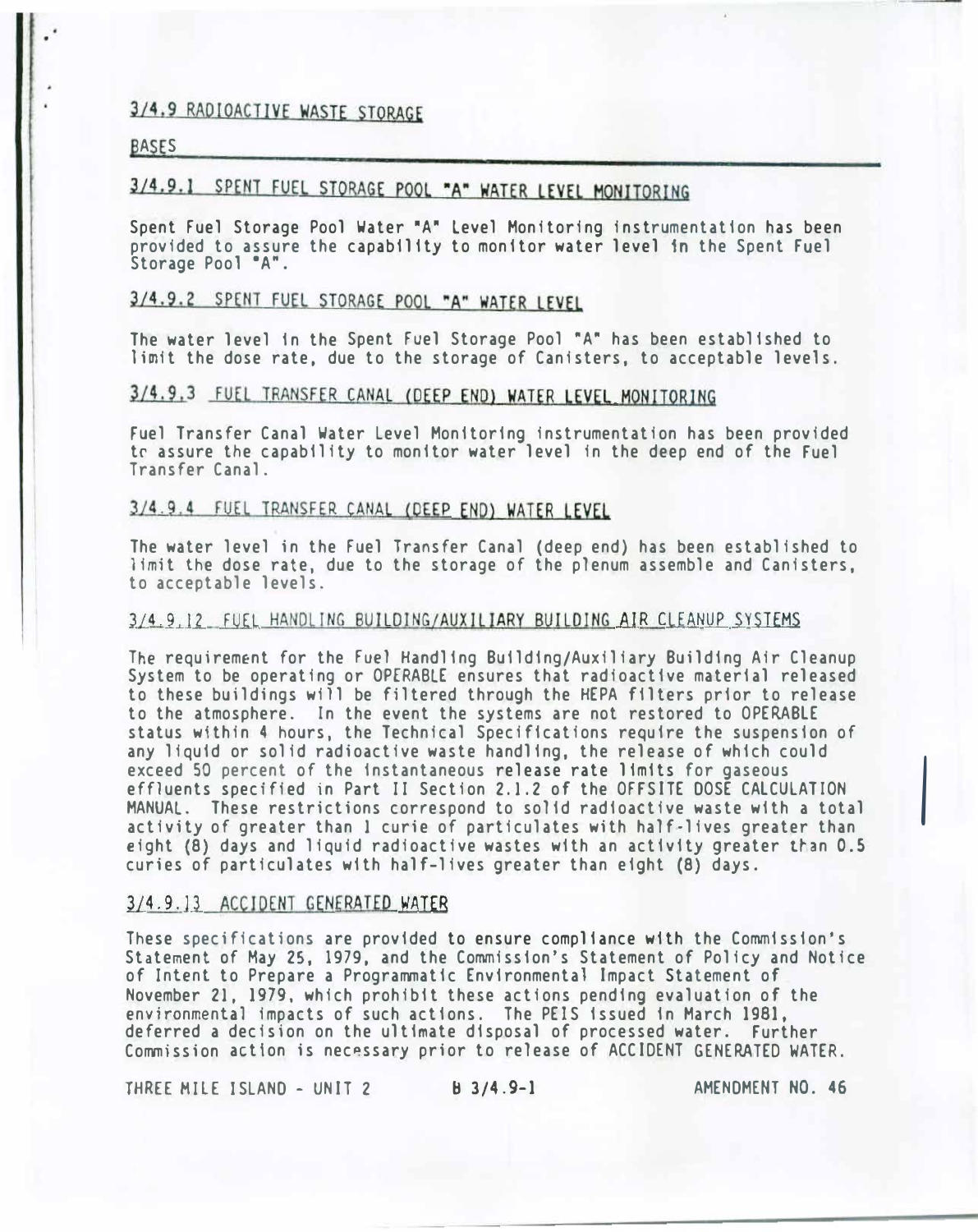

#### UNITED STATES NUCLEAR REGULATORY COMMISSION WASHINGTON, D.C. 20555-0001

# SAFETY EVALUATION BY THE OFFICE OF NUCLEAR REACTOR REGULATION

# SUPPORTING AMENDMENT NO. 46 TO POSSESSION ONLY LICENSE NO. DPR-73

# GPV NUCLEAR CORPORATION

# THREE MILE ISLAND NUCLEAR STATION. UNIT 2

### QOCKET NO. 50-320

### 1.0 'NTRODUCTION

GPU Nuclear Corporation (GPUN or the licensee) requested, by letter dated March 17, 1972. (Technical Specification Change Request No. 67), with Revision 1 dated June 18, 1992, and Revision 2 dated December 23, 1992, a change to the Appendix A and Appendix B Technical Specifications for the TMI-2 plant (Fac1lity License No. DPR-73) by relocating requirements related to radiological effluents to a new document called the Offsite Dose Calculation Manual (OOCM). On May 26, 1993, the NRC staff issued License Amendment No. 43 to GPUN approving the relocation of requirements related to radiological effluents for TMI-2.

### 2.0 DISCUSSION

GPUN, in a letter dated June 29, 1993, (Technical Specification Change Request No. 70) requested a change to the Appendix A Technical Specifications for TMI-2 to correct an oversight that was inadvertently omitted from Technical Specification Change Request No. 67, submitted by the licensee by letter dated March 17, 1992, as revised. Upon implementing License Amendment No. 43, 1ssued by the NRC staff on May 26, 1993, the licensee discovered that a reference was rot removed in the Appendix A Technical Specifications (ATS) to a section in the Appendix B Technical Specifications (BTS) that had been relocated to the ODCM by the license amendment. ATS Section 3.9.12 "Fuel Handling Builuing/Auxiliary Building Air Cleanup System", and its associated bases, Section 3/4.9.12 "Fuel Handling Building/Auxiliary Building Air Cleanup Systems�. currently makes reference, in the two subsections of Section 3.9.12 and in 8ases 3/4.9.12, to the "Appendix B Technical Specification Instantaneous Release Rate for Gaseous Effluents." License Amendment No. 43 relocated all reference to the instantaneous release rates for gaseous effluents in the BTS to the OOCM. The licensee proposes changing ATS Section 3.9.12, both Subsections 3.9.12.1 and 3.9.12.2, and Bases Section 3/4.9.12 to reference the instantaneous release rates for gaseous effluents currently located in the OOCM.